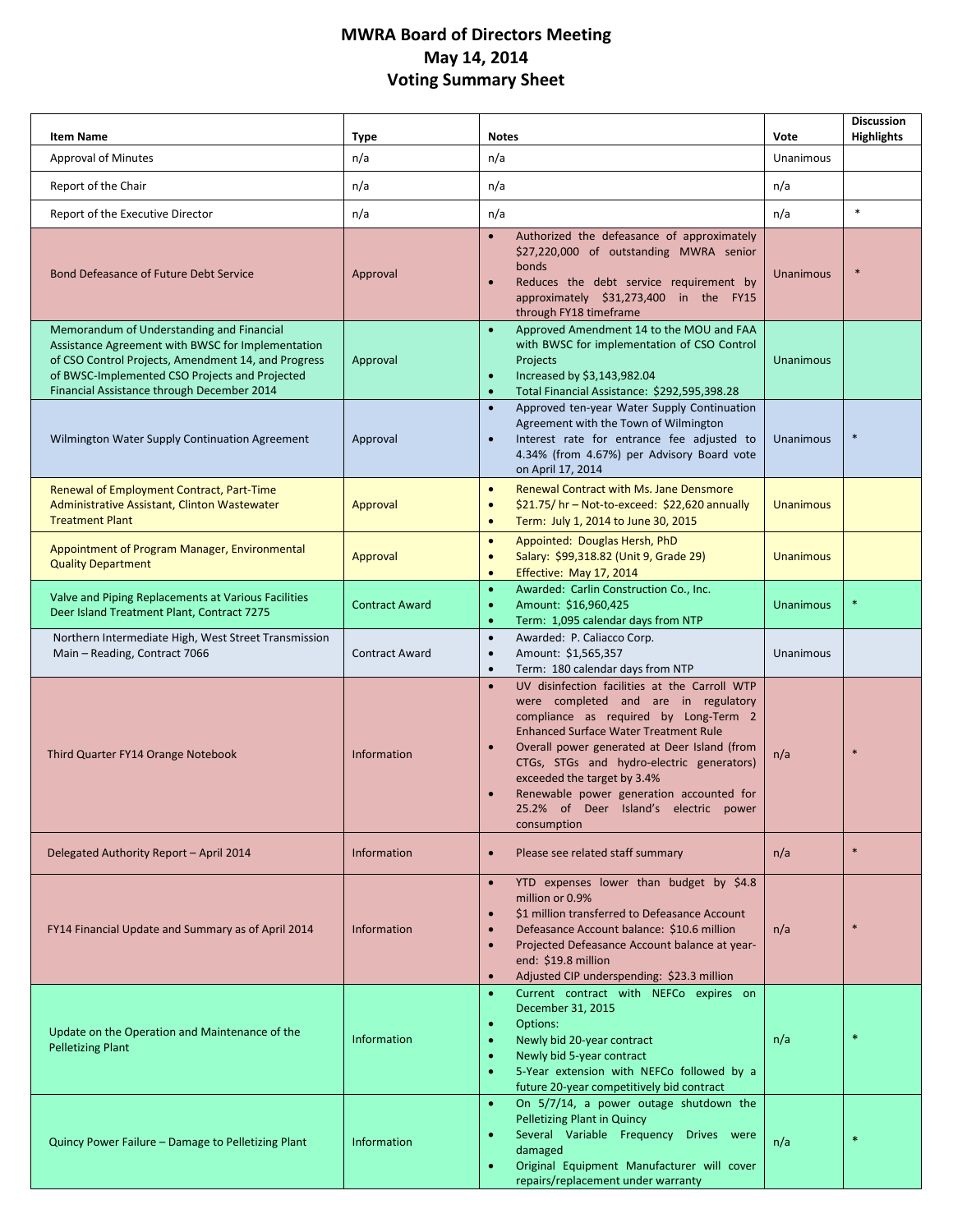#### **MWRA Board of Directors Meeting May 14, 2014 Voting Summary Sheet**

| <b>VOTING SUMMARY SHEET</b>                                                                      |             |                                                                                                                                                                                                                                                                                                                                                                                                                                                                                                                                                                                          |  |  |  |  |
|--------------------------------------------------------------------------------------------------|-------------|------------------------------------------------------------------------------------------------------------------------------------------------------------------------------------------------------------------------------------------------------------------------------------------------------------------------------------------------------------------------------------------------------------------------------------------------------------------------------------------------------------------------------------------------------------------------------------------|--|--|--|--|
| Chicopee Valley Aqueduct (CVA) - Shea Avenue Repair                                              | Information | Contract 6468 for repair of a leak on the CVA<br>was issued to J. D'Amico, Inc. in the amount of<br>\$768,995 and a term of 208 calendar days<br>Attempts to install a downstream line stop<br>were delayed by one week because the line<br>stop did not initially seat properly<br>Ten days after installation, the line stop began<br>n/a<br>to leak at a rate of 1,500 to 2,000 gallons per<br>minute<br>A temporary inflatable plug and 12-inch outlet<br>were successfully installed<br>It is anticipated that the CVA will be fully<br>repaired/reactivated by the end of May 2014 |  |  |  |  |
| Administration and Finance<br>Wastewater $\Box$ Water $\Box$ Personnel * Advisory Board position |             |                                                                                                                                                                                                                                                                                                                                                                                                                                                                                                                                                                                          |  |  |  |  |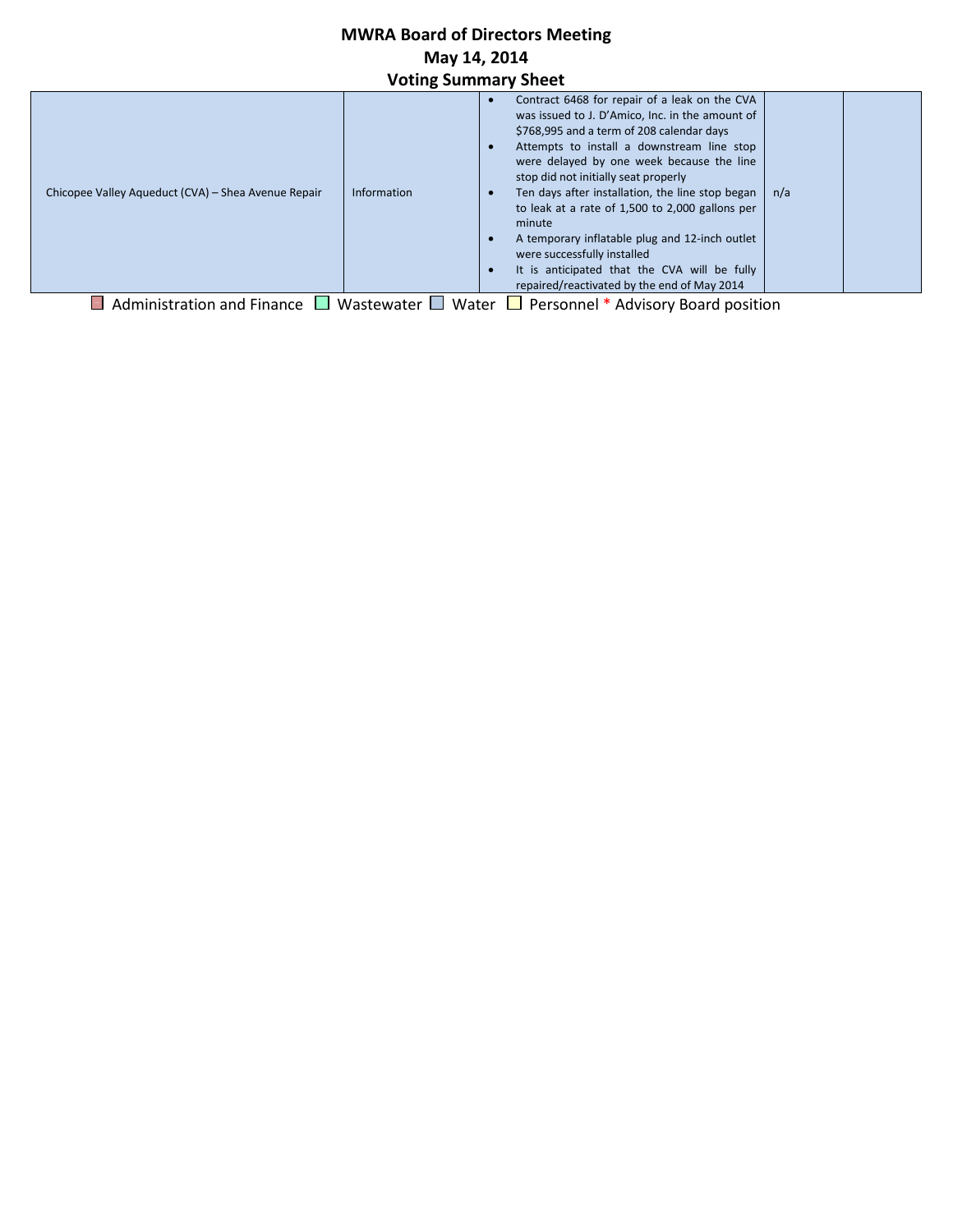Arlington • Ashland • Bedford • Belmont • Boston • Braintree • Brookline Dedham • Everett • Framingham • Hingham • Holbrook • Leominster Medford • Melrose • Milton • Nahant • Natick • Needham • Newton Revere • Saugus • Somerville • South Hadley • Southborough • Stoneham Watertown • Wellesley • Weston • Westwood • Weymouth • Wilbraham



Burlington • Cambridge • Canton • Chelsea • Chicopee • Clinton Lexington • Lynn • Lynnfield • Malden • Marblehead • Marlborough Northborough • Norwood • Peabody • Quincy • Randolph • Reading Stoughton • Swampscott • Wakefield • Walpole • Waltham Wilmington • Winchester • Winthrop • Woburn • Worcester

# MWRA Advisory Board Summary of the MWRA Board of Directors Meeting Wednesday, May 14, 2014

A meeting of the Board of Directors of the Massachusetts Water Resources Authority was held on May 14, 2014 at the Charlestown Navy Yard. **Present:** Chair Richard Sullivan, Joel Barrera and Jennifer Wolowicz, Gubernatorial Appointees; John Carroll, Andrew Pappastergion and Joseph Foti, Advisory Board Representatives; Henry Vitale, Kevin Cotter and Brian Swett, City of Boston Representatives; Jack Walsh, City of Quincy Representative. **Absent:** Paul Flanagan, Town of Winthrop Representative.

# **Report of the Chair**

No report.

# **Report of the Executive Director**

MWRA Executive Director Fred Laskey provided the Board with a monthly update on co-digestion. Staff is continuing to assess the feasibility of moving the food waste by barge. As part of the assessment, Deer Island staff and Boston Tow & Transportation have inspected the pier and found it to be in good condition.

As Waste Management looks at various options for barging, including the concept of a large barge once per week, the Authority has hired a firm to determine if any dredging will be necessary. In addition, Waste Management has received a MEPA certification and DEP Chapter 91 permit for its Charlestown facility. Construction is expected to take about six months.

MWRA held an open-house for residents of Winthrop. The tour of Deer Island was well advertised and about 45 people attended.

Staff is looking into whether the pipeline from the pier to the receiving location can be done in-house. A costbenefit analysis will be provided to the Board when these issues are resolved.

Mr. Laskey stated that he has met with DEP Commissioner Dave Cash and he reiterated his support for the codigestion pilot study, along with Chairman Sullivan.

Board Member John Carroll asked if the material to be barged would be unloaded into a wet well. David Duest, Director of the Deer Island Wastewater Treatment Plant, said there is a 62,000 gallon wet well; however, one barge from Waste Management could bring 200,000 gallons. Mr. Carroll asked where a larger wet well would be. Mr. Duest said the larger wet well would be inside the complex; that is part of the \$480,000 in costs.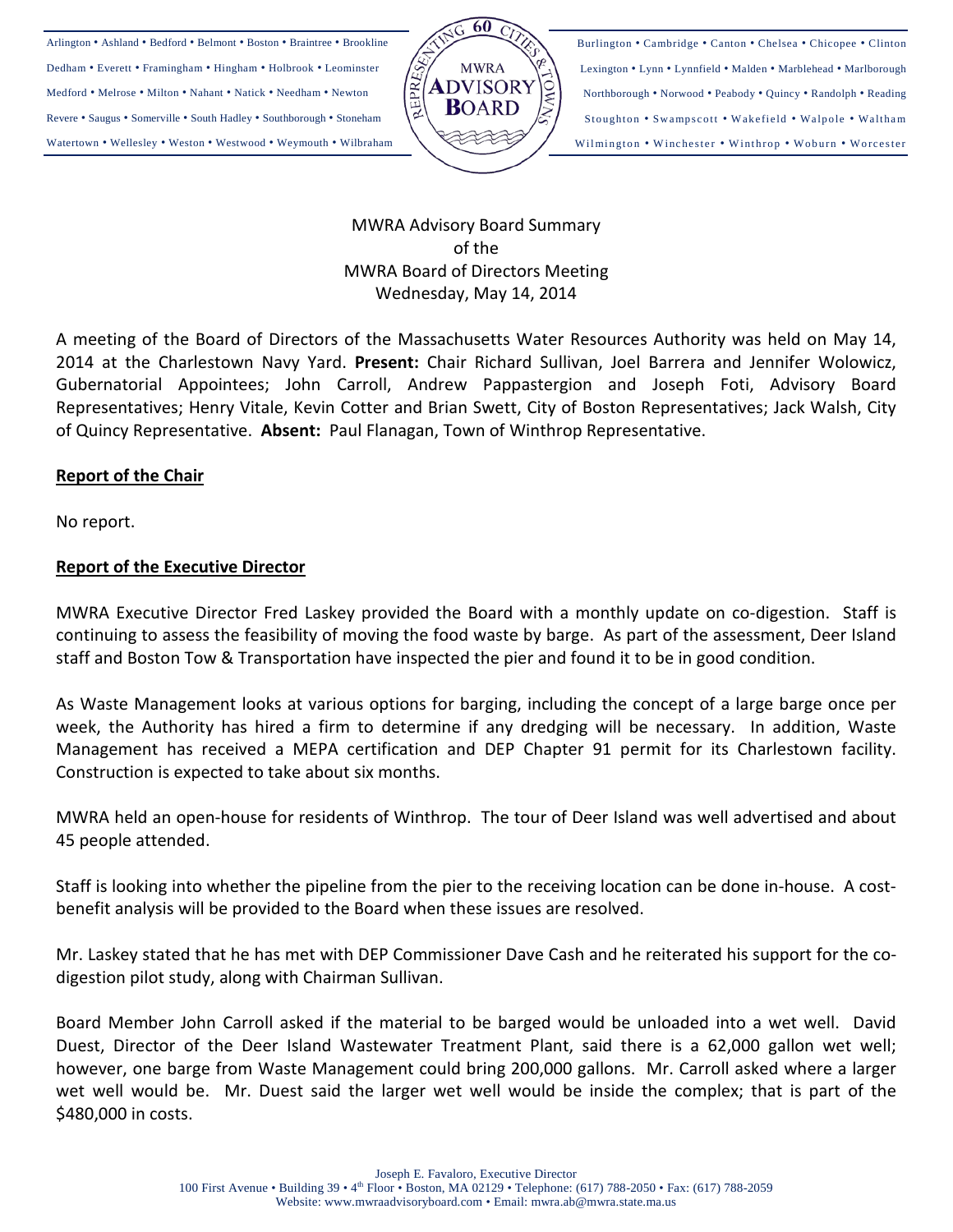Mr. Laskey noted that Waste Management does not want to barge 7-days per week, but instead make maybe one or two barge trips with larger quantities in each load. Staff is focusing on what to do with large quantities.

Board Member Brian Swett thanked staff for the updates. He stated that this is a huge topic. There is not an infrastructure in place. MWRA could provide a necessary outlet at a return that is good for the MWRA.

Chairman Sullivan said that the state knows that there will be costs that need to be reimbursed. DEP and EEA (Energy and Environmental Affairs) will sit at the table to see how we get from here to there.

Mr. Carroll said that he assumes that these costs are going to be borne by someone other than the ratepayers. Chairman Sullivan said the state knows there will be costs but we don't know what they are. Co-digestion fits into grant categories that can help to defray these costs.

Mr. Laskey noted that questions have been raised as to how the Authority uses its current methane. Proposals have been made that there are more efficient ways to make energy than the way the MWRA does it. The methane is used to make steam to heat the Deer Island Treatment Plant and make electricity. The new proposal says that making electricity first would increase the benefit, even without co-digestion.

The Authority is in receipt of a letter from the Town of Winthrop, which is having an issue with its water system. Winthrop is seeking an upfront issuance from the Water Assistance Program for a critical need that they view as an emergency. They would like to take their allotted funds all at once. Staff will bring this back to the Board at a future meeting.

Mr. Swett asked why this issue is taking the Town by surprise. Deputy Chief Operating Officer John Vetere stated that Winthrop has had a problem with a water tank for many years; they are not able to supply the amount of water that is now needed.

## **Approvals**

## **Bond Defeasance of Future Debt Service**

The Board voted to authorize the Executive Director or his designee, on behalf of the Authority, to enter into, execute and deliver all necessary agreements and other instruments and to take such other actions necessary to effectuate the redemption and defeasance of an aggregate principal amount of approximately \$27,220,000 of outstanding MWRA senior bonds including to cause the escrow of cash and/or securities in an amount necessary to fund such redemption and defeasance, in order to reduce the debt service requirement by approximately \$31,273,400 in the FY15 through FY18 timeframe.

Staff provided the Board with a presentation on Bond Defeasance of Future Debt Service.

Director of Administration and Finance Rachel Madden stated that the defeasance of debt and aggressive management of operational expenses have been the key to the Authority's multi-year strategy to keep assessment increases predictable and manageable.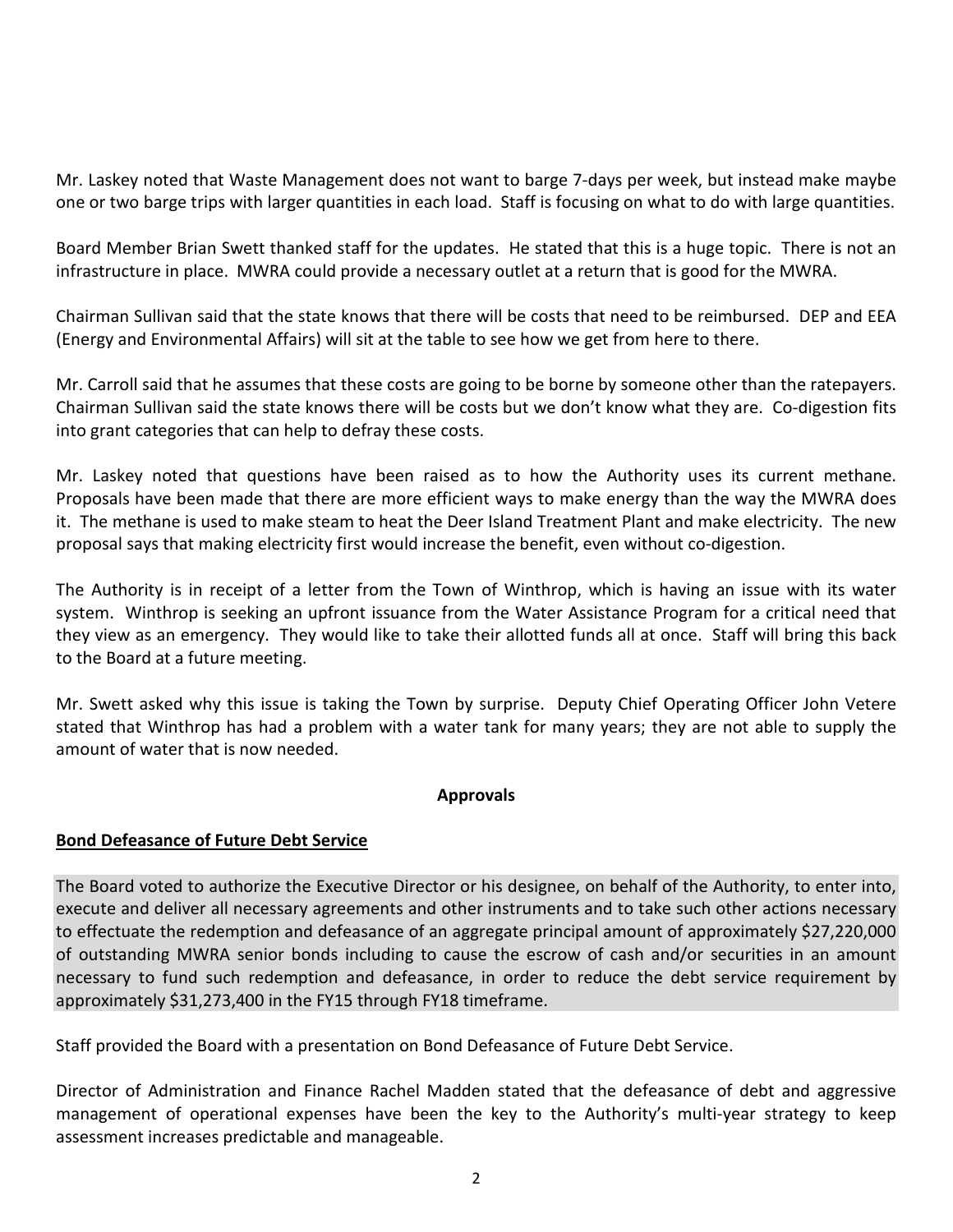Board Member Henry Vitale said that some would say that the Authority should lower its projections. Mr. Vitale stated that he believes it is an outstanding strategy to utilize, noting that he talked about the Authority with the rating agencies and they look upon this strategy as favorable.

# **Memorandum of Understanding and Financial Assistance Agreement with BWSC for Implementation of CSO Control Projects, Amendment 14, and Progress of BWSC-Implemented CSO Projects and Projected Financial Assistance through December 2014**

The Board voted to authorize the Executive Director, on behalf of the Authority, to execute Amendment 14 to the Memorandum of Understanding and the Financial Assistance Agreement with Boston Water and Sewer Commission for Implementation of CSO Control Projects, increasing the award amount by \$3,143,982.04 from \$289,451,416.24 to \$292,595,398.28.

## **Wilmington Water Supply Continuation Agreement**

The Board voted to authorize the Executive Director, on behalf of the Authority, to execute a ten-year Water Supply Continuation Agreement with the Town of Wilmington, substantially in the form presented and filed with the records of the meeting.

Board Member Andrew Pappastergion asked how a community can go from 9.6% unaccounted for water to 3.6%. He stated that he doesn't know of any community that has that. Manager of Policy and Planning Pam Heidell stated that three or four communities in the MWRA system have reported these numbers to DEP.

Mr. Vitale asked how the 4.34% interest rate for Wilmington's annual entrance fee payment was determined. Director of Finance and Administration Rachel Madden stated that it is the average cost of fixed-rate debt.

## **Renewal of Employment Contract, Administrative Assistant, Clinton Wastewater Treatment Plant**

The Board voted to approve the renewal of a part-time employment contract with Ms. Jane Densmore, Administrative Assistant at the Clinton Wastewater Treatment Plant, for a period of one year, from July 1, 2014 to June 30, 2015, at the current hourly rate of \$21.75, for an annual compensation amount not-toexceed \$22,620.

## **Appointment of Program Manager, Environmental Quality Department**

The Board voted to approve the Executive Director's recommendation to appoint Douglas Hersh, PhD, to the position of Program Manager, Environmental Quality Department (Unit 9, Grade 29), at an annual salary of \$99,318.82, to be effective May 17, 2014.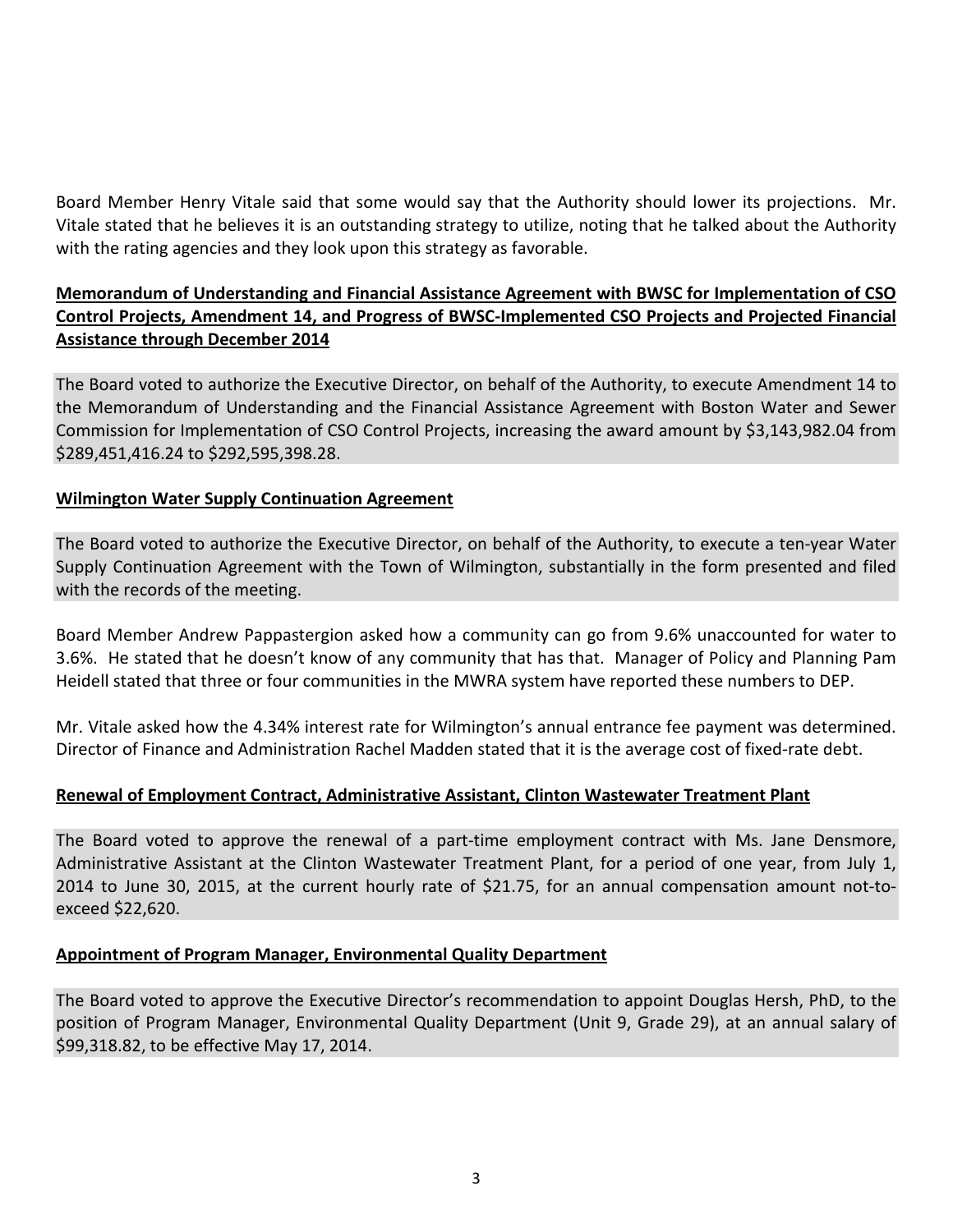### **Contract Awards**

# **Valve and Piping Replacements at Various Facilities – Deer Island Treatment Plant: Carlin Construction Co., Contract 7275**

The Board voted to approve the award of Contract 7275, Valve and Piping Replacements, Various Facilities, Deer Island Treatment Plant, to the lowest responsible and eligible bidder, Carlin Contracting Co., Inc., and authorize the Executive Director, on behalf of the Authority, to execute and deliver said contract in the bid amount of \$16,960,425, for a contract term of 1,095 calendar days from the Notice to Proceed.

Richard Adams, Manager, Engineering Services, provided the Board with a [presentation](http://mwraadvisoryboard.com/wp-content/uploads/2014/05/DITPValveContract5-14-14.pdf) on Valve and Piping Replacements at Various Facilities. Staff noted that this is one of the most complex and difficult contracts at Deer Island since the Boston Harbor Project.

Board Member Kevin Cotter asked about the "shut-down" period. Staff replied that there will be as many as 50 eight-hour, nighttime (11 pm to 7 am) shutdowns of all pumping at both the North Main Pump Station and Winthrop Terminal Facility. Mr. Cotter asked, "what if something happens?" MWRA Chief Operating Officer Michael Hornbrook stated that blind flanges will be left on. This work must be completed in dry weather as well. The contractor will only work on one pump at a time. Scheduling may be altered by wet weather events.

Mr. Laskey noted that bids were grouped together, with good competition. The winner of the bid, Carlin Contracting Co., Inc., was not familiar to the Authority; references were checked with positive feedback.

The second place bidder, Walsh Construction Company, lodged a challenge with the Attorney General's Office saying that Carlin had failed to submit a Division of Capital Asset Management (DCAM) Certificate of Eligibility with its bid; however, MWRA staff verified promptly after bids were opened that Carlin was properly certified by DCAM. (The Attorney General concurred that MWRA had the discretion to accept Carlin's bid under the circumstances and denied the protest.)

## **Northern Intermediate High, West Street Transmission Main – Reading: P. Caliacco Corp., Contract 7066**

The Board voted to approve the award of Contract 7066, Northern Intermediate High, West Street Transmission Main – Reading, to the lowest responsible and eligible bidder, P. Caliacco Corp., and to authorize the Executive Director, on behalf of the Authority, to execute and deliver said contract in the bid amount of \$1,565,357, for a contract term of 180 calendar days from the Notice to Proceed.

### **Information**

### **Third Quarter FY14 Orange Notebook**

MWRA Chief Operating Officer Michael Hornbrook provided the Board with an [update](http://mwraadvisoryboard.com/wp-content/uploads/2014/05/OrangeNotebook5-14-14.pdf) on the Third Quarter FY14 Orange Notebook.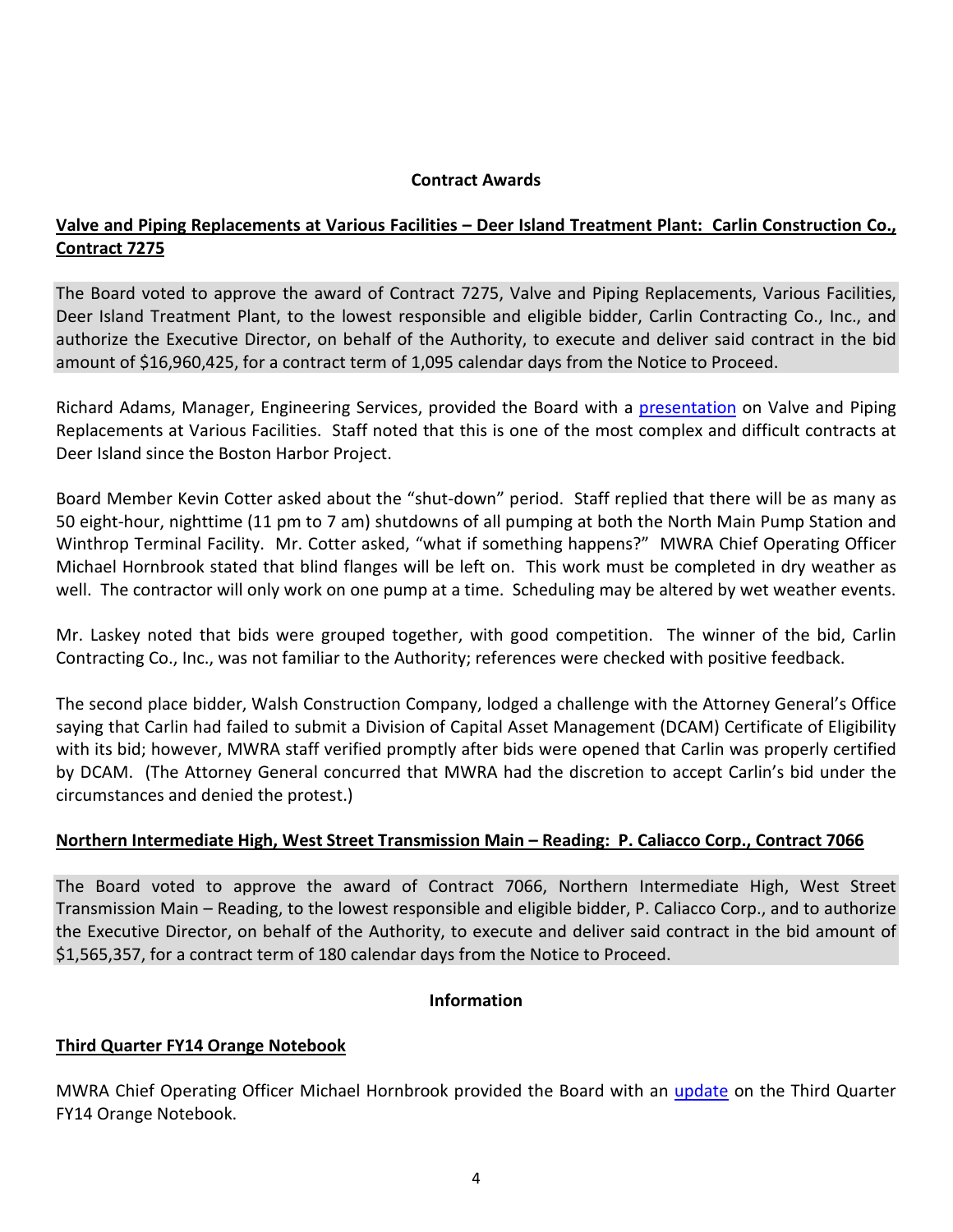Mr. Carroll asked what the energy projections (from methane gas) would look like with co-digestion. Mr. Duest stated that it would be up 20% from the pilot study and could triple to 12.5 megawatts with a full scale operation (for power and heat).

### **Delegated Authority Report – April 2014**

Ms. Madden highlighted the April 2014 delegated authority purchases. There were no critical need purchases made; all purchases were planned and budgeted.

Board Member Jennifer Wolowicz asked whether the Quabbin Reservoir Spillway Fencing Rehabilitation can be completed in the 106 days as stated in the staff summary. Mr. Hornbrook responded in the affirmative, noting that the circa 1940 steel fence will be taken out so that the repairs can be made in a safe manner. Temporary fencing will be installed.

Mr. Vitale asked how long KPMG LLP has handled audit services for the MWRA. Director of Administration and Finance Rachel Madden stated that she believed KPMG LLP began its auditing services for the Authority beginning in 2006. The original contract was set up for a one-year contract with an option for three-year renewals. Ms. Madden noted that other firms have submitted bids for these services; however, they did not meet the bid criteria restrictions, one of which is that it must be a national firm.

### **FY14 Financial Update and Summary as of April 2014**

Staff provided the Board with a financial update and summary as of April 2014.

Mr. Vitale asked the status of the MWRA's union contracts. Mr. Laskey stated that the first of five units has expired; the other four will expire at the end of June. Deputy Director of Human Resources Karen Gay-Valente noted that negotiations are underway with three of the five units. Another unit is scheduled to meet with the MWRA in June. Mr. Laskey stated that there would be more discussion on collective bargaining in Executive Session.

Mr. Vitale asked how the Authority fared in the renewal of health insurance. Human Resources Director Robert Donnelly stated that health insurance came in lower than expected, with a 1% average adjustment.

### **Update on the Operation and Maintenance of the Pelletizing Plant**

Mr. Laskey noted that the Authority is facing an important strategic decision coming up in 2015 in regard to the future of residuals. Staff provided the Board with an [update](http://mwraadvisoryboard.com/wp-content/uploads/2014/05/PelletPlantOMUpdate5-14-14.pdf) on the operation and maintenance of the Pelletizing Plant.

Mr. Carroll asked if the MWRA goes to a new long-term bid package, what advantage will the present operator have over other bidders. Mr. Duest stated that the current operator, NEFCo, knows the facility and the capital requirements. The MWRA owns the equipment. Mr. Hornbrook noted that NEFCo also has an established market for this product. NEFCo has long-term established users, which is a big advantage for them. The pilot